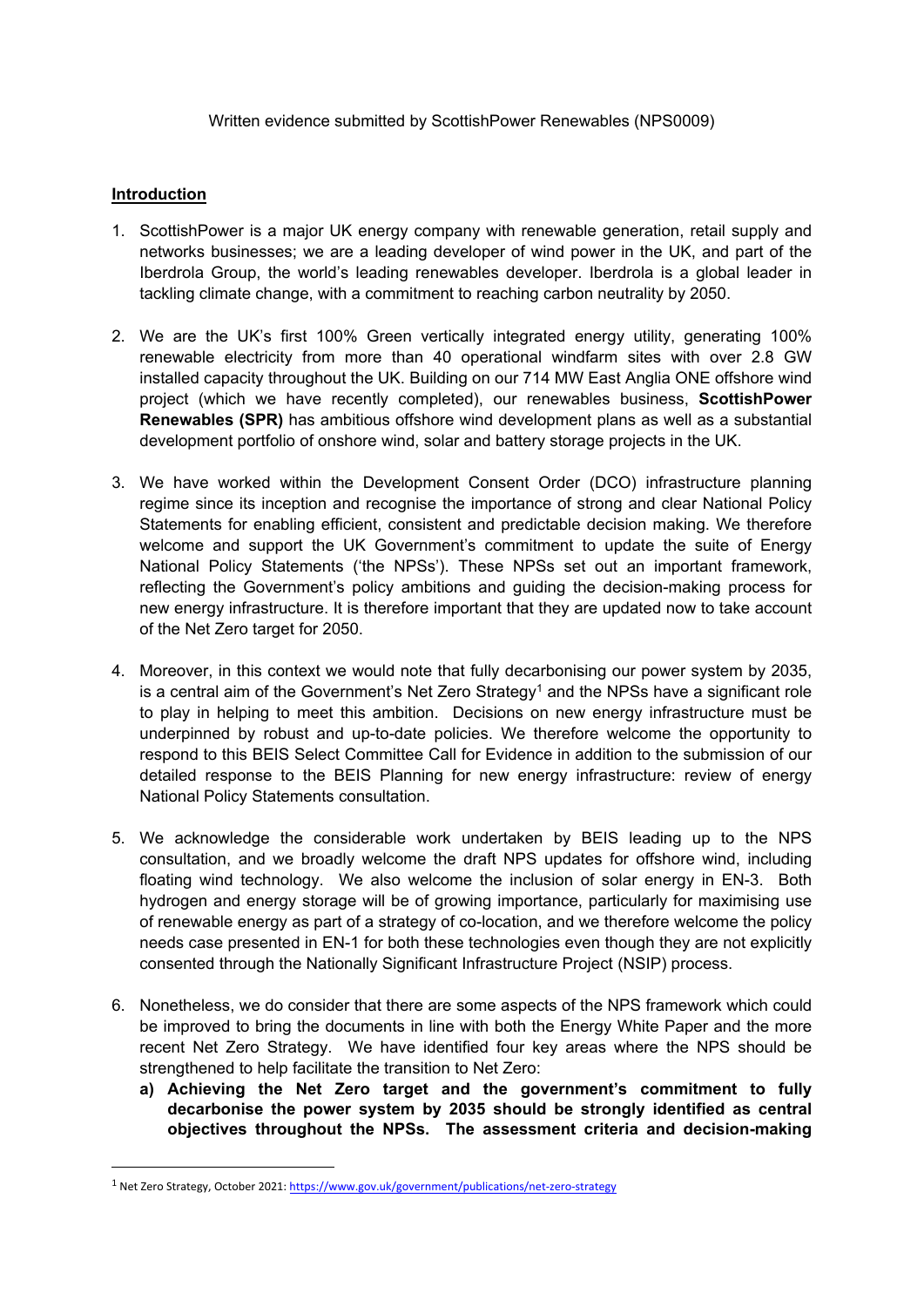**process must give greater weight and priority to the essential role of renewable energy projects in meeting the 2035 ambition and the 2050 legally binding Net Zero target.**

- **b) We suggest that the need case for onshore wind is retained within the NPS, to reflect the current and growing industry trend towards co-location of renewable technologies. Co-location of solar, onshore wind, green hydrogen and battery storage is now commonplace at new energy parks, to increase security of supply maximise energy production and to minimise intermittency issues. The NPS should reflect industry best practice and allow consenting routes for co-located energy production with onshore wind components, as the current draft NPS does for hydrogen and energy storage.**
- **c) The section within EN-1 referring to aviation is virtually unchanged from the 2011 NPS. It does not reflect the recent Air Defence and Offshore Wind Windfarm Taskforce's Strategy and Implementation Plan<sup>2</sup> nor does it present an equitable or current policy position. The energy NPS, and the aviation NPS should both explicitly state that windfarms are now part of the existing built environment and windfarms need only meet aviation conditions for existing radar and surveillance infrastructure. It must be recognised that subsequent surveillance infrastructure procured by the aviation industry should be windfarm tolerant and paid for by aviation users and not electricity consumers.**
- **d) Meeting the Energy White Paper's 40GW target for offshore wind by 2030 will require flexibility in the grid connection strategies, such as radial connections, where they are still appropriate. We believe the offshore connection language within EN-1, EN-3 and EN-5 should aim to facilitate both timely and efficient connections to the grid and should refrain from presupposing the outcome of the Offshore Transmission Network Review (OTNR).**

<sup>&</sup>lt;sup>2</sup> Air Defence and Offshore Wind Windfarm Taskforce, September 2021: [https://www.gov.uk/government/publications/air-defence-and](https://www.gov.uk/government/publications/air-defence-and-offshore-wind-working-together-towards-net-zero/air-defence-and-offshore-wind-working-together-towards-net-zero)[offshore-wind-working-together-towards-net-zero/air-defence-and-offshore-wind-working-together-towards-net-zero](https://www.gov.uk/government/publications/air-defence-and-offshore-wind-working-together-towards-net-zero/air-defence-and-offshore-wind-working-together-towards-net-zero)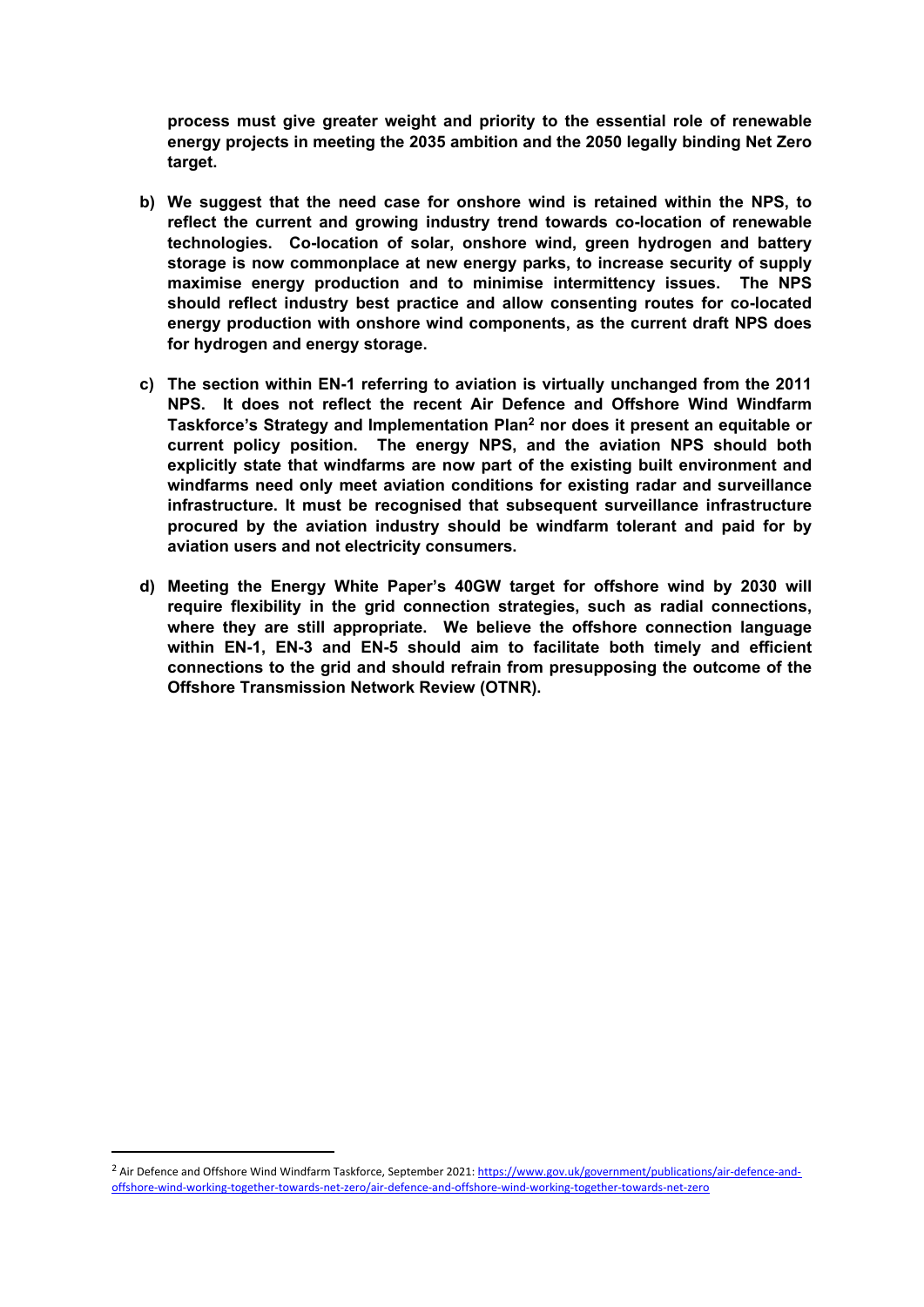# **Call for Evidence**

- 7. It is understood that as part of its call for evidence the BEIS Committee is seeking written evidence regarding specific matters outlined below.
	- **The clarity of the NPS in terms of its scope and its applicability to the Energy White Paper**
	- **How effectively the revised NPS reflects Government's policy proposals in the Energy White Paper**
	- **How effectively the revised NPS supports the Government's targets for net zero by 2050**
	- **How effectively the revised NPS takes account of other aspects of the Government's plans for energy generation**
	- **How effectively the proposals in the revised energy NPS supports the communities who will be impacted by the delivery of new energy infrastructure**
	- **How effectively the revised energy NPS takes account of sustainability and environmental considerations**
	- **The effectiveness of the Government's consultation on the proposals contained in the energy NPS**

Taking each point in turn **ScottishPower Renewables (SPR)** would respond as follows:

## **The clarity of the NPS in terms of its scope and its applicability to the Energy White Paper**

- 8. Published in December 2020, the Energy White Paper<sup>3</sup> states in Chapter 2 that the Government will "*accelerate the deployment of clean electricity generation through the 2020s*", in the context of demand for energy doubling by 2050, which "*would require a fourfold increase in clean electricity generation with the decarbonisation of electricity increasingly underpinning the delivery of our net zero target*". Furthermore, the Net Zero Strategy now sets a clear commitment to achieve full decarbonisation of the power sector by 2035, which will require an even faster transition to clean electricity generation than previously set out.
- 9. We would suggest that, in the context of the above, the draft NPS is inconsistent with the Energy White Paper as it does not, either in isolation or as part of any wider reference to colocation, sufficiently outline support, or even a national position for onshore wind. Indeed, EN-1 para 1.2.1 states that in England and Wales "*this NPS may be a material consideration in decision making on applications that fall under the Town and Country Planning Act 1990 (as amended). Whether, and to what extent, this NPS is a material consideration will be judged on a case by case basis and will depend upon the extent to which the matters are already covered by applicable planning policy*"*.* The NPS may therefore legitimately act as a guiding principle for Local Planning Authorities and would also, as acknowledged at para 3.3.23 of EN-1, become relevant should proposals be referred to the Secretary of State under Section 35 of the Planning Act 2008.
- 10. The absence of a national statement of need for onshore wind energy within other national and local policies means that such a statement is required within EN-1 to avoid frustrating the Government's stated objective of securing "*sustained growth*" of onshore wind deployment by

<sup>&</sup>lt;sup>3</sup> Energy White Paper: Powering our net zero future, December 2020: [https://www.gov.uk/government/publications/energy-white-paper](https://www.gov.uk/government/publications/energy-white-paper-powering-our-net-zero-future)[powering-our-net-zero-future](https://www.gov.uk/government/publications/energy-white-paper-powering-our-net-zero-future)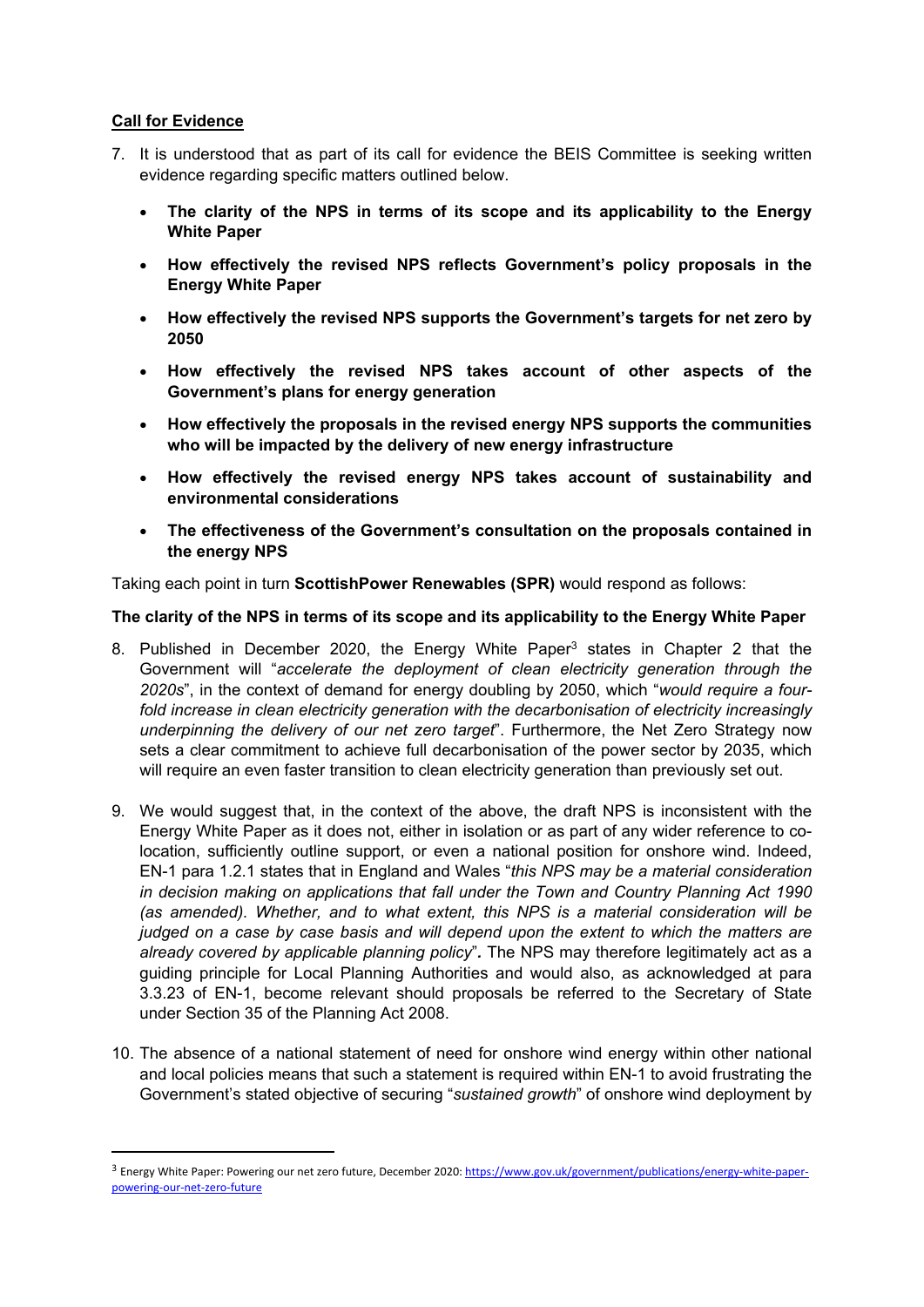2030, which will in turn hamper the role it can play in supporting the deployment of other technologies, such as hydrogen and solar, as part of co-location.

### **How effectively the revised NPS reflects Government's policy proposals in the Energy White Paper**

- 11. Whilst reiterating the points outlined above we would further argue that, in order to reflect the scale and urgency of renewable energy deployment set out within the Energy White Paper, the NPS must give a clear direction as to the weight which should be given to tackling climate change. We do not consider the suite of draft NPS achieves that. Indeed, national need has been diluted by the identification of technology specific impacts which are presented in the absence of any direction on the weight to be applied to those, or more importantly which issues should prevail. It is also evident that the NPS focusses heavily on the potential for negative impacts whilst remaining silent on the many positive benefits which renewable energy projects provide, not least their contribution towards the Net Zero target.
- 12. This is most obvious within EN-3 in relation to offshore wind where, despite that technology being the backbone of the Government's Net Zero Strategy (40GW by 2030), relevant impacts are identified but the NPS stops short of saying how they should be balanced against one another or against the need for deployment. Without a clear position on the imperative of tackling climate change and how this should be balanced against different impacts, implementation of the NPS is likely to generate further uncertainty, delay and inconsistency. We therefore recommend that BEIS considers if more direction can be given in relation to the weight to be applied to key impacts and more specifically the achievement of the Net Zero target. The NPPF may be of assistance in this regard as it contains a stronger presumption in favour of renewable energy development, stating that the decision maker should "*approve the application if the impacts are (or can be made) acceptable*".
- 13. In addition to the matters raised above, obtaining grid connections is often a considerable challenge for new projects. We agree with the fundamental principle that electricity transmission infrastructure benefits from efficient and coordinated connections. However, in practice a more coordinated approach is frequently not feasible due to transmission grid funding constraints, differing priorities amongst developers and network operators and misaligned project timelines.
- 14. The current wording in the draft EN-1 and EN-5 does not realistically reflect the challenges that exist at present for offshore electricity transmission and should not seek to presuppose the outcome of the Offshore Transmission Network Review (OTNR) process<sup>4</sup>. Such explicit language – with no term of reference as to what is expected under the heading of coordination, and in what timeframe – has the potential to inadvertently slow or even prohibit some offshore wind projects from being developed. It is vital that whilst greater coordination may be incentivised, radial connections are not expressly prohibited or discouraged and flexibility in decision-making is allowed for projects.
- 15. We are supportive of work presently being carried out through the OTNR to examine options for system-level enhancements however, the draft NPS should not seek to pre-empt or prejudge the outcomes of the ongoing OTNR.

#### **How effectively the revised NPS supports the Government's targets for net zero by 2050**

16. The UK is leading the transition to Net Zero, and the decarbonisation of the power system by 2035 will exemplify this leadership position. The Energy White Paper proposed to put "*net*

<sup>4</sup> Offshore Transmission Network Review (ongoing): [https://www.gov.uk/government/groups/offshore](https://www.gov.uk/government/groups/offshore-transmission-network-review)[transmission-network-review](https://www.gov.uk/government/groups/offshore-transmission-network-review)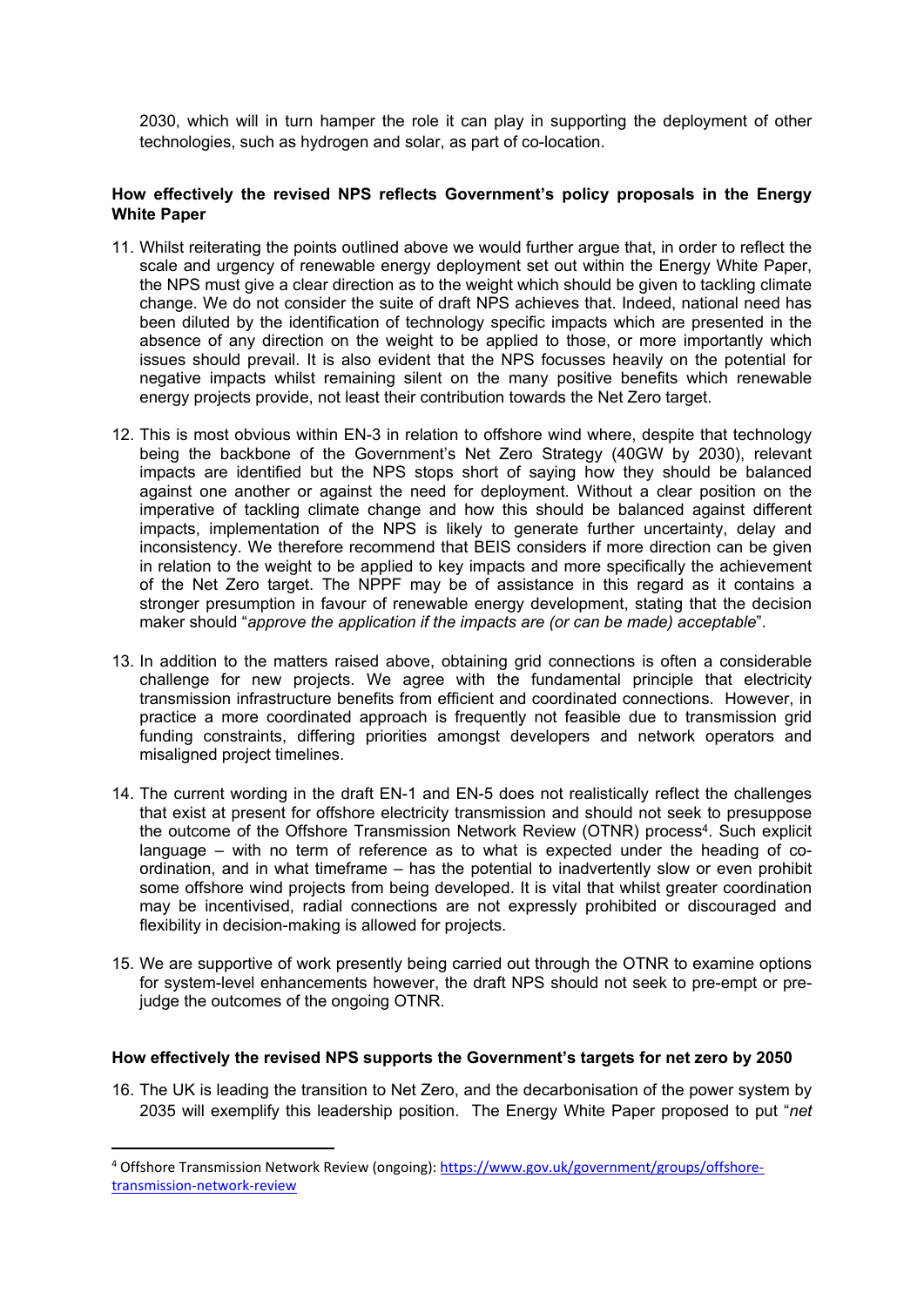*zero and our effort to fight climate change at its core*." However, this prioritisation is missing from the current draft NPS.

- 17. The suite of NPSs should acknowledge the single greatest overarching consideration for the consenting of new energy infrastructure is now climate change mitigation, specifically the challenge of achieving net zero emissions by 2050. The need for rapid deployment of renewable energy at scale therefore needs to be prioritised in decision-making. It is also vital for the NPS to confirm substantial weight should be afforded to the role of individual proposals in achieving the Government's renewable energy and net zero targets. EN-1 should therefore more clearly articulate how the decision-making process will weigh the urgent need for developments which contribute to climate change mitigation against other relevant considerations.
- 18. The NPSs should consider operational carbon at the consenting stage for new energy projects. As currently drafted, EN-1 states "the Secretary of State does not therefore need to assess individual applications for planning consent against operational carbon emissions and their contribution to carbon budgets, net zero and our international climate commitments." We encourage the government to put net zero and climate change at its core, particularly for new energy infrastructure.

### **How effectively the revised NPS takes account of other aspects of the Government's plans for energy generation**

- 19. Fully decarbonising the power system by 2035, as the Net Zero Strategy sets out, will require strong and coherent energy and planning policies that support growth of renewable energy at pace. As we have stated above, there are four key areas were further work is needed to allow the NPSs to facilitate the transition to Net Zero:
	- a) strengthening Net Zero consideration in the decision-making process,
	- b) adding policy support and context for onshore wind and co-located projects,
	- c) removing aviation's primacy over energy projects, and
	- d) ensuring reasonable flexibility of grid connections to promote timeliness and efficiency.

#### **How effectively the proposals in the revised energy NPS supports the communities who will be impacted by the delivery of new energy infrastructure**

- 20. We have worked within the Development Consent Order (DCO) infrastructure planning regime since its inception and recognise the importance of strong National Policy Statements (NPS) for enabling both effective community engagement in the planning process and efficient, consistent and predictable decision making.
- 21. Our experience developing the operational 714 MW East Anglia ONE offshore wind farm and taking other development proposals through the DCO process demonstrates that positive engagement at the outset to allay and address concerns provides a strong platform for fostering community relations and maximising the local benefits of significant investment. Our flagship East Anglia Hub, comprising three separate windfarms, will build on the success of East Anglia ONE, which sustained almost 3,500 jobs at the peak of construction, delivered 100 long-term skilled jobs, and significantly supported the UK supply chain by delivering more than 50% UK content. Acting together, the revised suite of Energy NPS and relevant Planning Inspectorate Advice Notes should therefore further promote the frontloading of meaningful engagement by all parties, including local communities.
- 22. We have identified a number of areas where the suite of revised Energy NPS should be clarified, including the need for a pragmatic and phased approach to offshore transmission